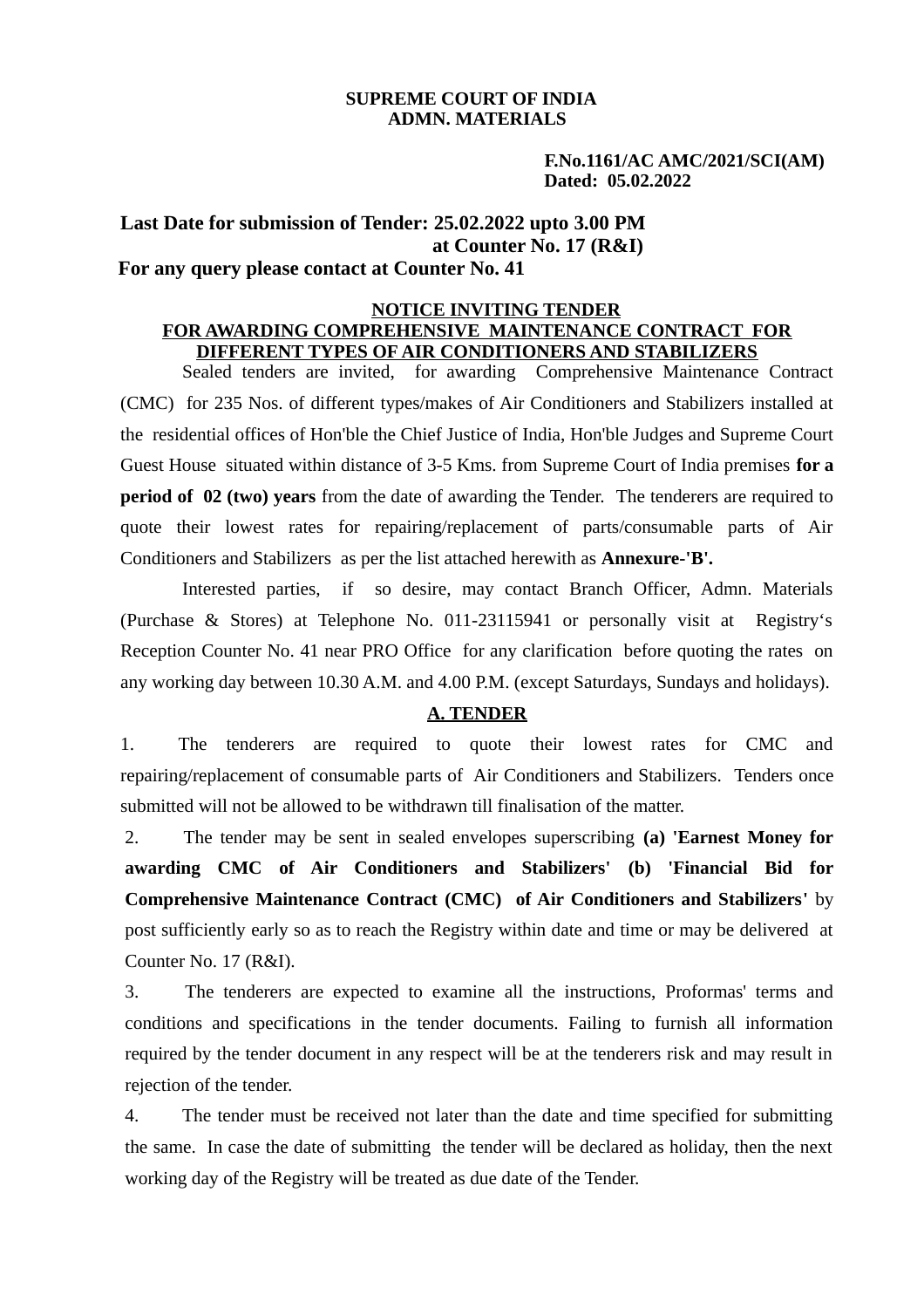5. The tenderers are required to quote their lowest rates for CMC of Air Conditioners and Stabilizers along with spare parts as per **Annexure- 'B'** enclosed herewith. **The rates should be valid for a period of two years from the date of awarding the Tender.** The tenderers shall not be entitled during the said period to revoke or cancel its tender or to vary the tender or any terms thereof.

6. The tenderers are required to submit their tenders along with Demand Draft of **Rs. 16,000/- (Rupees Sixteen Thousand only)** drawn in favour of **'**The Registrar (Admn), Supreme Court of India**'** payable at New Delhi as Earnest Money Deposit (EMD), by writing the name of the firm, telephone number and name of the item on reverse side of the Demand Draft. No interest will be payable on EMD. If EMD is exempted, Certificate to this effect has to be submitted along with the tender document.

7. Earnest Money Deposit of tenderers would be returned by way of RTGS/NEFT or cheque after the contract has been finally awarded to the successful tenderer. A copy of canceled cheque is required to facilitate refund of EMD amount.

8. Hypothetical/conditional tenders shall not be entertained. Tender once submitted shall not be allowed to be withdrawn or altered. If the tender is withdrawn or altered by the concerned party at any time after it has been submitted, the tenderer may be debarred to participate in the tender process of the Supreme Court of India.

9. The Registry will deal with the tenderer directly and no middlemen/agents/ Commission agents etc. should be asked by the tenderers to represent their cause and they shall not be entertained by the Registry. The tender form is not transferable and the agency shall not be permitted to transfer their rights and obligations to any other person/organization or otherwise.

10. Over-writing, over-typing or erasing of the figures which render its doubtful or ambiguous are not allowed and shall render the tender invalid.

11. The tenderers shall quote rates both in figures and words with blue/black ball pen. In case of any discrepancy, the figures mentioned in words will be considered.

12. The Registry, in its discretion, reserves the right to reject or accept any or all the tenders, wholly or partly, without assigning any reason thereof.

13. All the pages of tender document submitted therein must be duly signed and stamped failing which the offer shall be liable for rejection.

14. The Registry is not bound to accept the rates submitted by the lowest tenderer.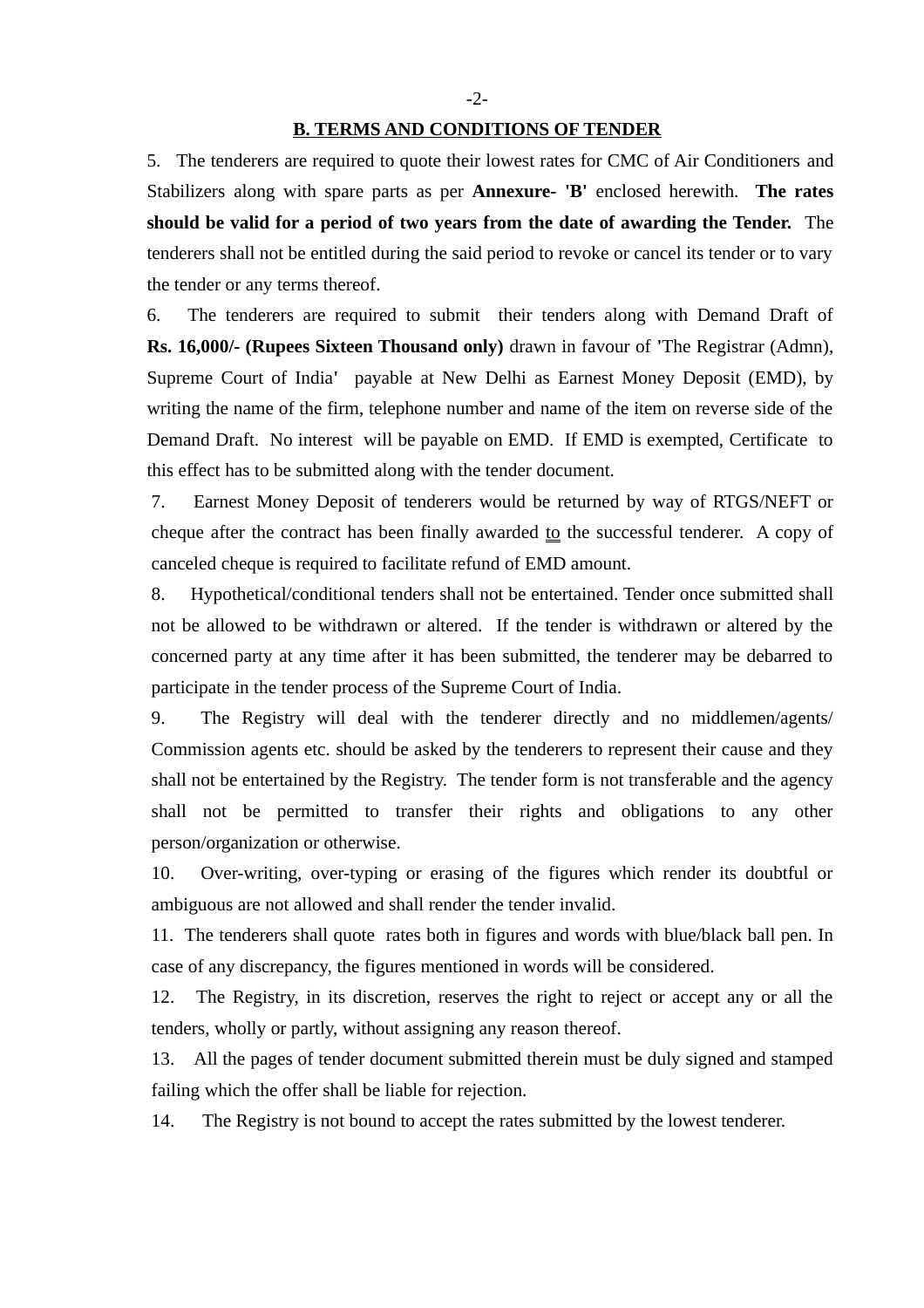15. The tenderer has to mention its infrastructure and the annual business turn over of last 2-3 years.

16. During the subsistence of contract, in case of breach of any condition or deficiency in service, the Registry shall have a right to terminate the contract and to entrust the work to another contractor. The loss, if any, sustained by the Registry on that account shall be recovered from the tenderer.

17. The tenderers should specifically state whether rates are inclusive of GST (as applicable) and if it is not, it will be deemed that rates are inclusive of GST.

18. Rates for repairs and maintenance with labour and cartage charges of items are required to be submitted in the format as per **Annexure- 'B'** for **two years.** The rates shall remain in force for the entire period of contract unless it is terminated.

### **C. TERMS AND CONDITIONS FOR SUCCESSFUL TENDERER**

19. The successful tenderer shall have to deposit **performance security deposit @ 3%** of the total amount of tender by way of performance security drawn in favour of ''The Registrar (Admn.), Supreme Court of India'', New Delhi. The performance security will be released after 60 days of the successful completion of the contractual period or payment of the last bill, whichever is later.

20. The payment of CMC will be made on quarterly/half yearly/yearly basis after the satisfactory report (with name, designation and emp. code) of the concerned officer.

21. The successful tenderer would take up any **reported fault within two hours even at odd hours and during holidays and shall rectify the fault as far as possible**. The repairs would be carried out on-site itself. If for some reason, it is not possible to carry out the necessary repair at the place where the Air Conditioner/Stabilizer is installed, prior permission in writing shall be taken before taking the item to the workshop of the tenderer. However, in case the item is not likely to be repaired within 6 hours the firm would provide a standby for the same till the faulty Air Conditioner/Stabilizer is repaired and no extra charges will, however, be payable on this account.

22. The tenderer shall maintain the equipment as per manufacturer's guidelines and shall use only standard/compatible/equivalent components for replacement. The original specifications/characteristics/features of the item shall not be changed without prior intimation to the Supreme Court of India.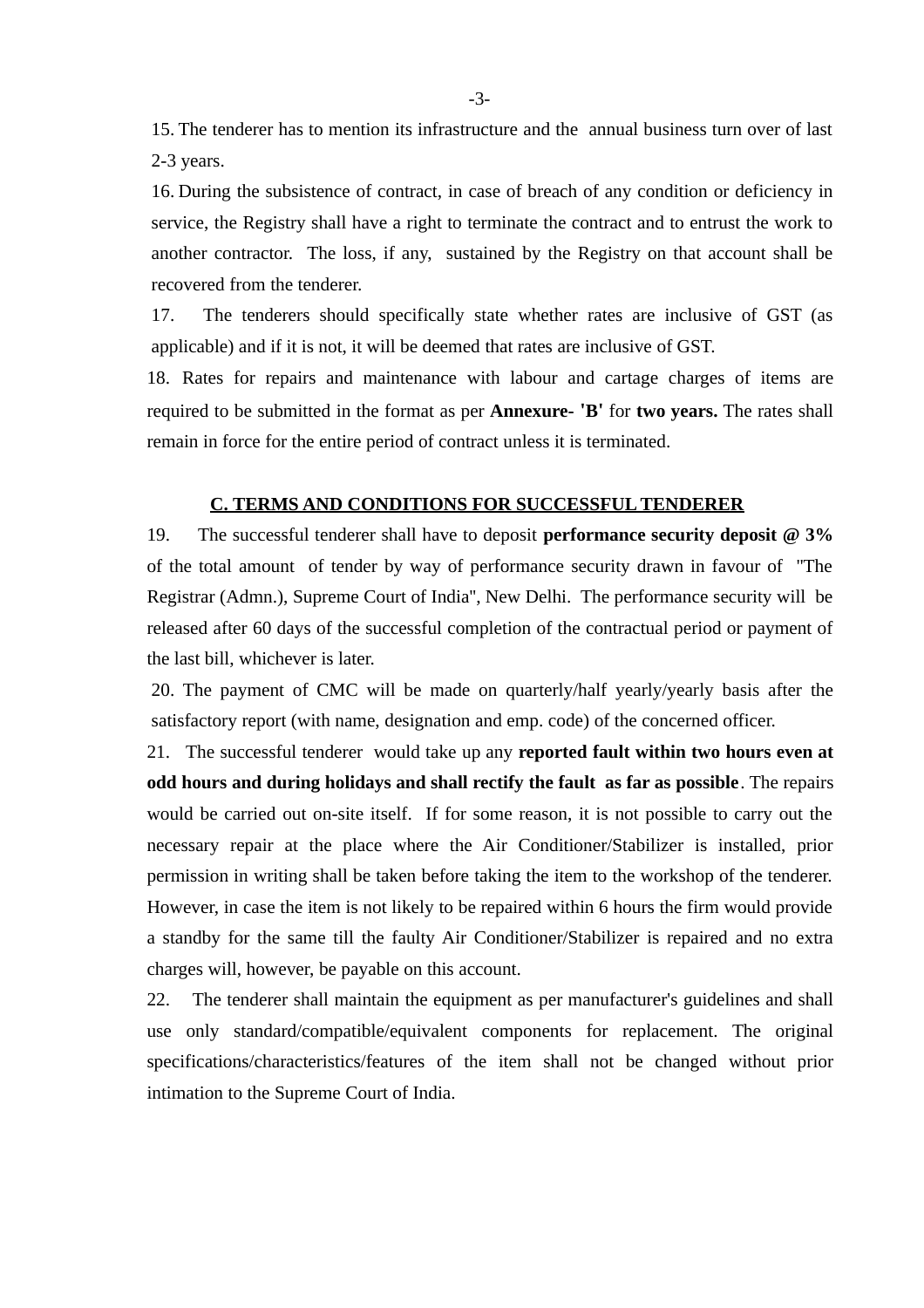23. If the work is found unsatisfactory or the visit of skilled worker to the worksite is not regular, the contract will be terminated by the Registry at any time without assigning any reason therefor. The decision of the Registry in this regard shall be final and binding on the firm.

24. Periodical servicing has to be carried out once in three months for all the Air Conditioners and Stabilizers covered under CMC. During the course of servicing, the tenderer should service the items with proper care, thoroughly check-up, checking output performance etc.

25. Non-performance of the quarterly maintenance on time schedule will be treated as a pending complaint by the Registry and will be dealt with accordingly for applicable penalties.

27. Any loss or damage caused to any of the Registry's item by the successful tenderer while doing/performing the job shall be recovered from the successful tenderer and the decision of the Registry in this regard shall be final and unassailable.

28. The tenderer shall provide full details of the employee deployed for job. Police verification of the deputed person with no criminal record and with ID proof shall also be carried out by the contractor and record be maintained to this effect and further shall be verified from time to time so far.

29. The firm/contractor shall be responsible for any injury or accident to the employee/person deployed by them.

30. The Registry shall have no liability, financial or otherwise, for any harm/damage/injury incurred to the personnel deployed by the successful tenderer inthe course of performing the work of this Registry. Neither the Contractor nor his workers shall have any claim on this Registry for compensation or financial assistance on this account.

31. The tenderers shall give an undertaking (as per **Annexure-'C'**) that the Firm/Partners/Director/Proprietor has not been blacklisted/banned by any Government Department/ Public Sector undertaking/Autonomous Body.

32. The successful tenderer will have to abide by the terms and conditions as may be fixed from time to time by the Registry.

33. The work executed by the firm should be to the satisfaction of the concerned Officer where work will be executed. If the same is not found satisfactory, the firm will have to do the job again at its own cost. The decision of the concerned Officer and of the Registry in this regard will be final and unassailable and binding on the tenderer.

34. Rates quoted shall include costs of commuting, delivery and no separate travelling charges shall be admissible.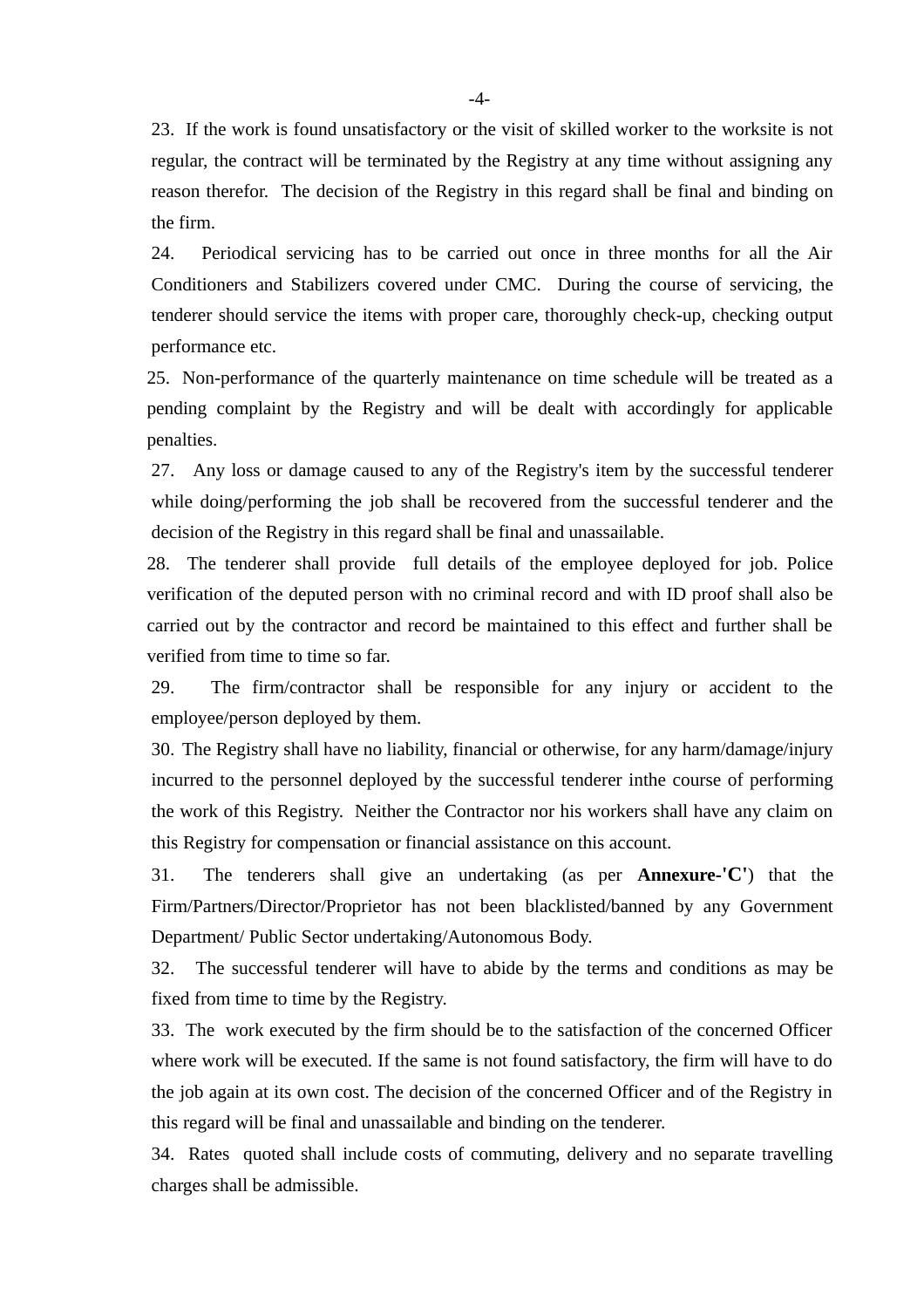#### **D. PENALTIES**

35. The Registry reserves the right to terminate the contract at any time during the subsistence of contract, in case of breach of any conditions or deficiency in service, and to entrust the work to another dealer/vender and to recover the loss, if any sustained by the Registry from the tenderer.

 36. If the job is not done within stipulated period and the Registry is forced to get it done from open market at higher rates, the tenderer will have to make payment of the loss caused to the Registry.

37. Any loss/damage sustained to the Registry's Air Conditioner and Stabilizers will be recovered from the successful tenderer.

38. If irrespective of the fact as to whether or not the Registry gets the job done or not from the outside, a penalty of 1% per day subject to maximum penalty of 10% of total cost of delayed job.

39. Even after awarding the contract, the Registry reserves the right to terminate the same at any point of time during the contract period , if services of the successful tenderer are not found satisfactorily.

40. The security deposit shall stand forfeited in case of breach of any of the conditions mentioned herein or if the work is found unsatisfactory/ not as per specifications.

#### **E. INVITATION OF TENDER**

Interested parties may send their tenders in two sealed envelopes containing **(a) 'Earnest Money for awarding CMC of Air Conditioners and Stabilizers' (b) 'Financial Bid for Comprehensive Maintenance Contract (CMC) for Air Conditioners and Stabilizers'** respectively addressed by name to the undersigned or may be handed over personally to Registry's Reception Counter No. 17 (R&I) on or before **25.02.2022 upto 3:00 PM** which will be opened at 3:30 PM on the same day by a Committee of Officers constituted for the purpose before the tenderers or their authorised representatives who may wish to remain present. The tenders received after due date and time and/or time and without Earnest Money will not be entertained. In the first instance, envelopes containing Earnest Money will be opened. Thereafter, the envelope containing tender documents will be opened.

> **( Anil Kumar Sharma) Additional Registrar (AM)**

**Encls : Annexures 'A', 'B' & 'C'**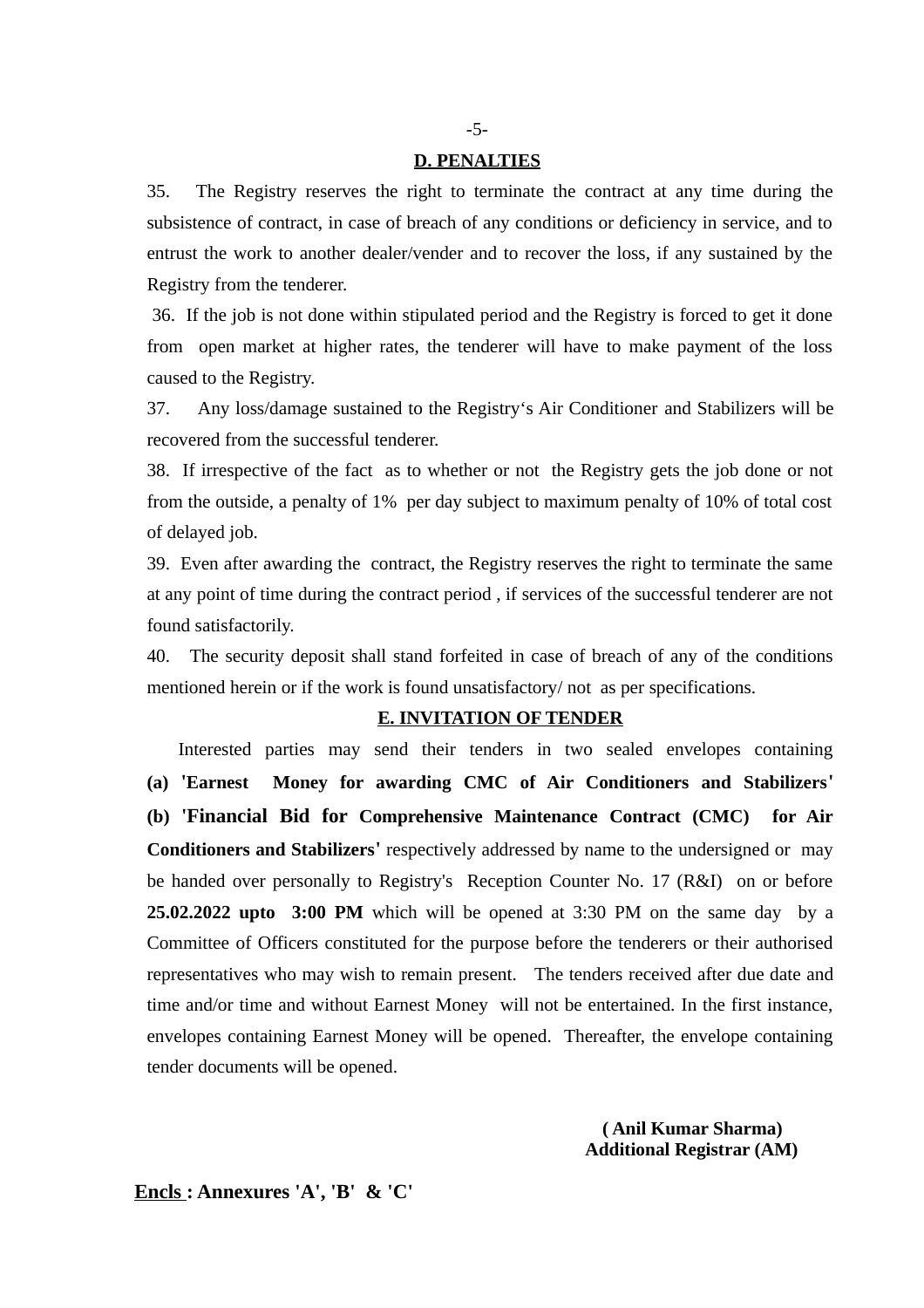### **ANNEXURE-A**

# **SUPREME COURT OF INDIA (ADMN. MATERIALS BRANCH)**

(To be filled by the Tenderers with reference to Notice Inviting Tender for Comprehensive Maintenance Contract for 235 nos. of Air Conditioners and Stabilizers)

1. (a) Name of the tenderer with complete address:

| (b) Type of organisation (Proprietor/<br>Partnership/Registered/Private Ltd)                      |  |  |
|---------------------------------------------------------------------------------------------------|--|--|
| (c) PAN No(s) (Photocopy to be enclosed)                                                          |  |  |
| (d) GST No. (Photocopy to be enclosed)                                                            |  |  |
| (e) Fax No. /e-mail ID                                                                            |  |  |
| (f) Website, if any                                                                               |  |  |
| <b>Contact Person with Name</b><br>2.<br>with Telephone/ Mobile No.                               |  |  |
| Annual turnover during last three years<br>3.<br>(enclosed audited balance sheet for three years) |  |  |
| 4. Name and Mobile Number of the qualified<br><b>Engineers</b>                                    |  |  |
| Whether tender document (all pages)<br>5.<br>duly signed, stamped and legible                     |  |  |
| 6.<br>Declaration regarding black listing or otherwise                                            |  |  |
| Any other information, please specify<br>7.                                                       |  |  |

I certify that the information furnished above is true and correct. The terms & conditions are acceptable to us.

Dated: AUTHORISED SIGNATORY OF THE FIRM Name(s) and address of the firm (with stamp)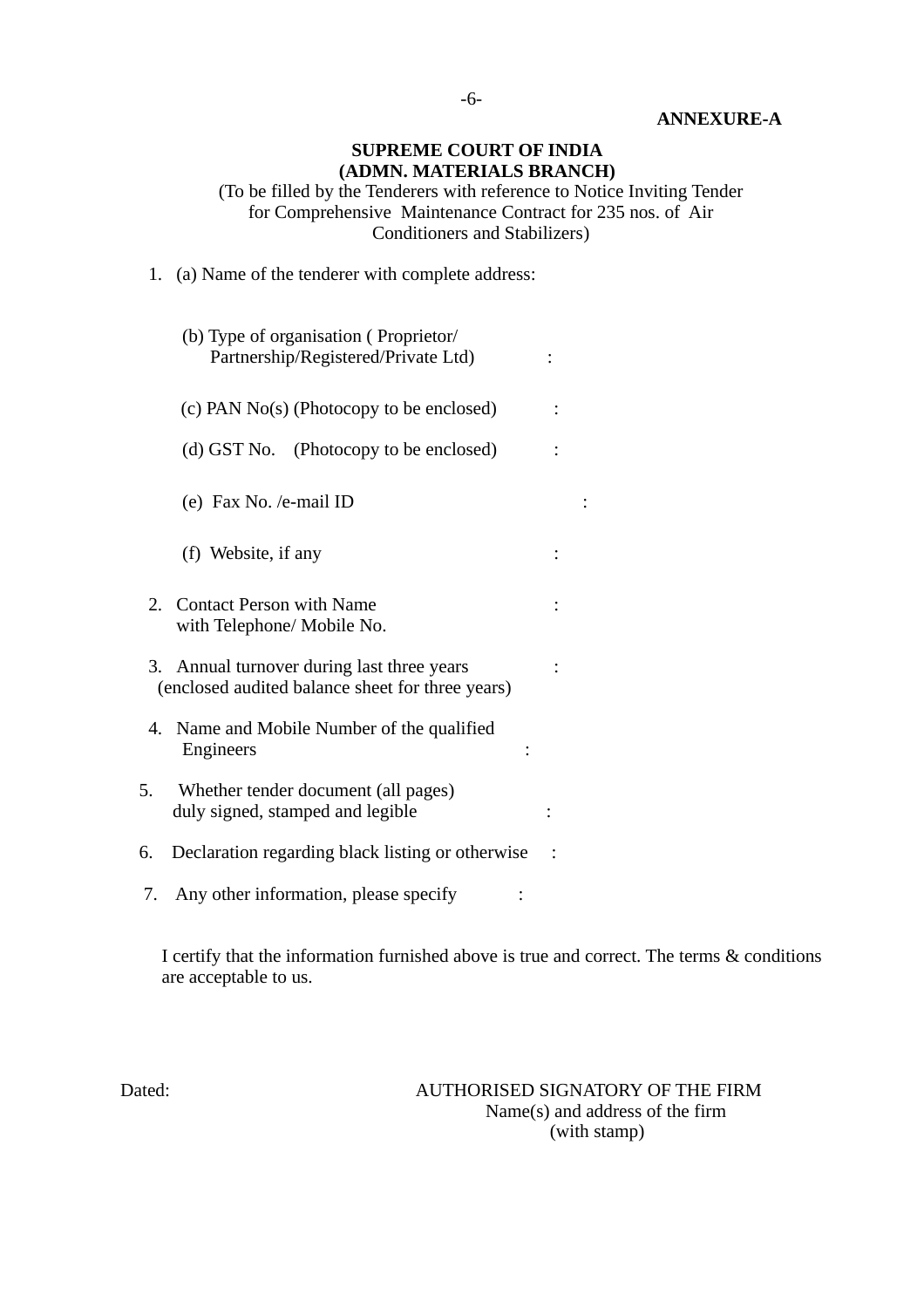| S.NO. | <b>ITEM DESCRIPTION</b>                                                               | <b>Quoted Rate</b> | <b>Quoted Rate in works</b> |
|-------|---------------------------------------------------------------------------------------|--------------------|-----------------------------|
|       |                                                                                       |                    |                             |
| 1.    | <b>CMC</b> charges for Air Conditioner<br>with Stabilizer (per unit)                  |                    |                             |
| 2.    | Water Tray (per unit)                                                                 |                    |                             |
| 3.    | Front Grill (per unit)                                                                |                    |                             |
| 4.    | Copper Pipe (per meter)                                                               |                    |                             |
| 5.    | 3 Core Wire (per meter)                                                               |                    |                             |
| 6.    | <b>PVC Water Pipe (per meter)</b>                                                     |                    |                             |
| 7.    | Drain Pipe (per meter)                                                                |                    |                             |
| 8.    | Condensing Unit/ Stand (per<br>unit)                                                  |                    |                             |
| 9.    | Dismantling of window air<br>conditioner (per unit)                                   |                    |                             |
| 10.   | Installation of window air<br>conditioner (per unit)                                  |                    |                             |
| 11.   | Dismantling, Shifting and Re-<br>installation of window air<br>conditioner (per unit) |                    |                             |
| 12.   | Dismantling of split air<br>conditioner (per unit)                                    |                    |                             |
| 13.   | Installation of split air<br>conditioner (per unit)                                   |                    |                             |
| 14.   | Dismantling, Shifting and Re-<br>installation of split air<br>conditioner (per unit)  |                    |                             |
| 15.   | Carpenter work (per unit)                                                             |                    |                             |
| 16.   | Window air conditioner cover<br>(per unit)                                            |                    |                             |
| 17.   | 15 AMP Top Plug (per unit)                                                            |                    |                             |
| 18.   | Remote of respective brand of air<br>conditioner (per unit)                           |                    |                             |
| 19.   | Compressor of respective brand<br>of air conditoner (per unit)(with<br>warranty)      |                    |                             |